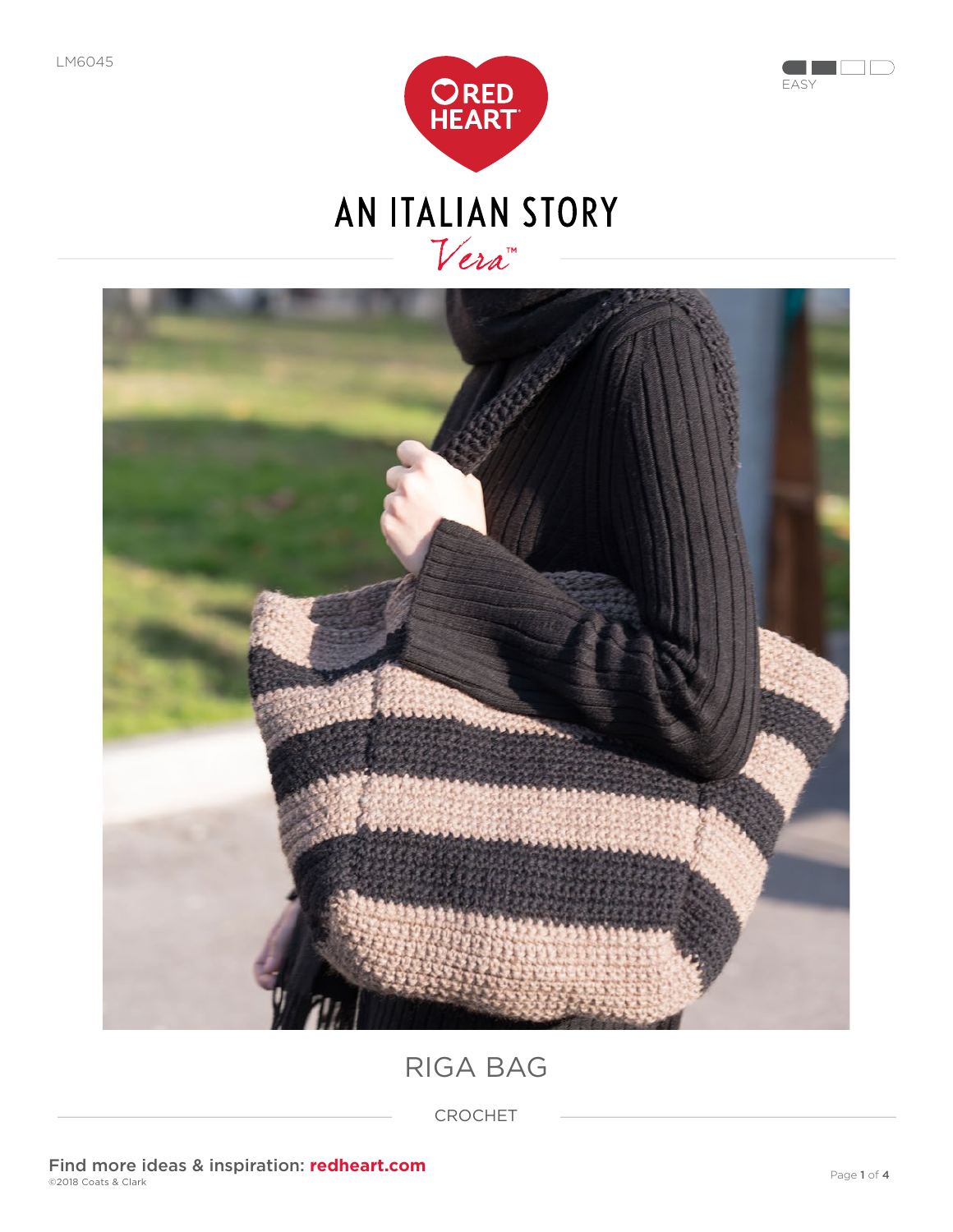



# WHAT YOU NEED

RED HEART® Vera™: 2 balls each 2360 Caffé A, and 2312 Nero B

Susan Bates® Crochet Hook: 5.5mm [US I-9]

Yarn needle.

**GAUGE:** 13 sc = 4" [10 cm]; 16 rows = 4" [10 cm] in single crochet (sc). CHECK YOUR GAUGE. Use any size hook to obtain the gauge.



RED HEART<sup>®</sup> Vera<sup>™</sup>: Art R181 available in 3.5 oz (100 g) 135 yds (123 m) balls

#### Designed by Italian Story Design Team

Bag measures about 11" [28 cm] wide at base, 20½" [52 cm] wide at top edge, and 11" [28 cm] tall (not including handles).

#### **Notes**

- 1. Bag is made from a base, front, back, two sides, and two straps.
- 2. First the base is worked back and forth in rows.
- 3. Stitches are worked evenly along one long edge of the base to begin the front. The front is then worked back and forth in rows. The back is worked the same as the front beginning along the remaining long edge of the base.
- 4. Stitches are worked evenly along one short edge of the base to begin each side and then sides are worked back and forth in rows. Increases are worked at edge of some rows to shape sides.
- 5. The yarn color is changed every 7 rows on front, back, and sides to create stripes.
- 6.To change yarn color, work last stitch of old color to last yarn over. Yarn over with new color and draw through all loops on hook to complete stitch. Proceed with new color. Fasten off old color leaving a long tail to use when seaming edges.
- 7. Edges of front, back and sides are seamed to complete body of bag.
- 8.Two straps are worked separately and sewn to top edge of bag.



## **Special Stitch**

join with sc = Place a slip knot on hook, insert hook in indicated stitch, yarn over and draw up a loop, yarn over and draw through both loops on hook.

# BAG

# **Base**

With A, ch 36. Row 1: Sc in 2nd ch from hook and each ch across-35 sc. Rows 2-25: Ch 1, turn, sc in each sc across. Fasten off.

## **Front**

Row 1: Join B with sc at beginning of one long edge of base, work 34 more sc evenly spaced along edge—35 sc.

Rows 2-7: With B, ch 1, turn, sc in each sc across. Change to A in last sc of last row.

Rows 8-14: With A, ch 1, turn, sc in each sc across. Change to B in last sc of last row.

[continued...](#page-2-0)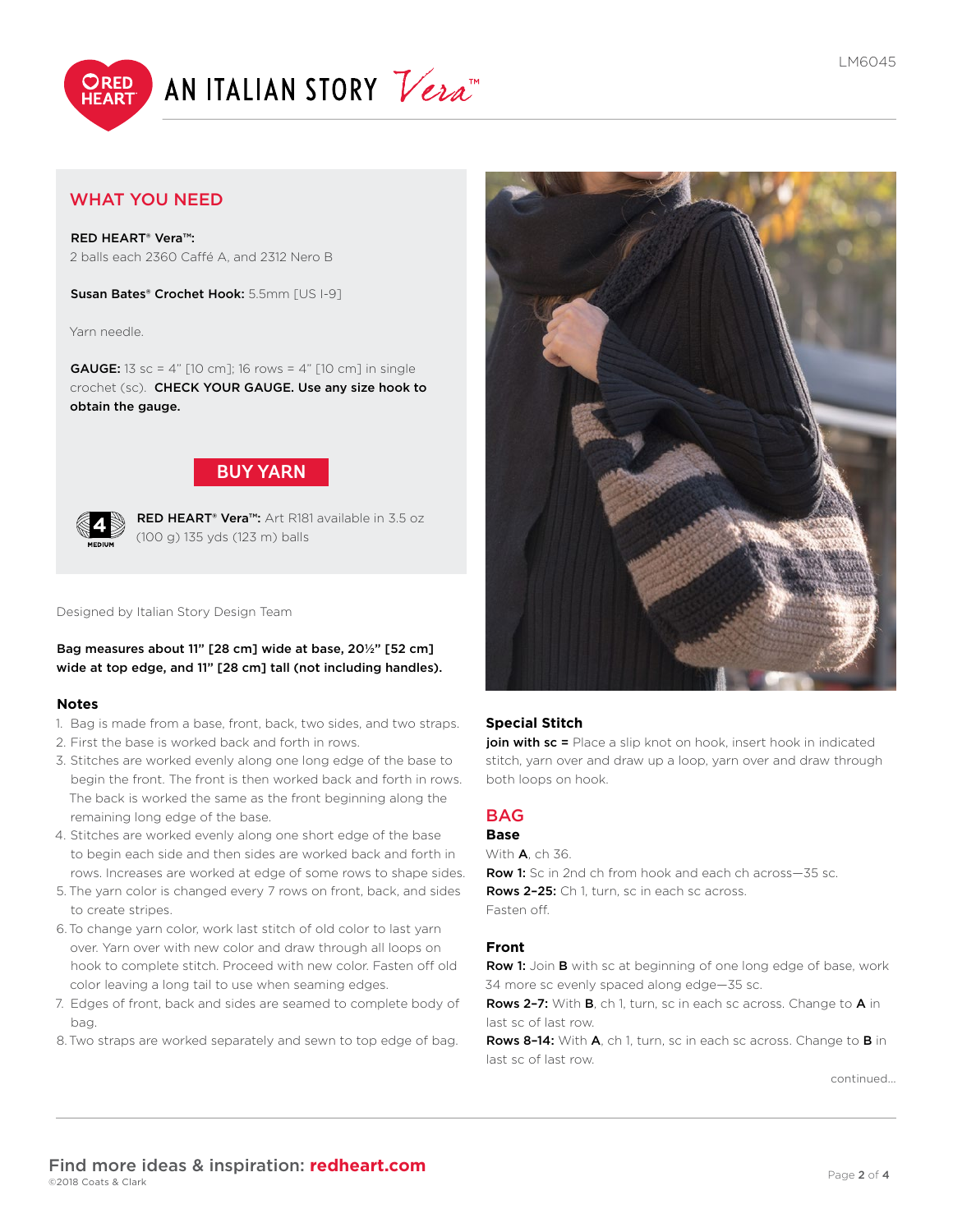<span id="page-2-0"></span>

Rows 15-21: With B, ch 1, turn, sc in each sc across. Change to A in last sc of last row.

Rows 22–35: Repeat Rows 8–21. Rows 36–42: Repeat Rows 8–14.

Fasten off.

#### **Back**

Beginning along remaining long edge, work back the same as front.

#### **Side**

Row 1: Join B with sc at beginning of one short edge of base, work 20 more sc evenly spaced along edge—21 sc.

Row 2 (increase row): With B, ch 1, turn, 2 sc in first sc, sc in each sc across—22 sc.

Rows 3 and 4: With B, ch 1, turn, sc in each sc across.

Row 5 (increase row): Repeat Row 2-23 sc.

Rows 6 and 7: With B, ch 1, turn, sc in each sc across. Change to A in last sc of last row.

Row 8: With A, ch 1, turn, sc in each sc across.

Row 9 (increase row): With A, ch 1, turn, sc in each sc to last sc, 2 sc in last sc—24 sc.

Rows 10 and 11: With A, ch 1, turn, sc in each sc across.

Row 12 (increase row): Repeat Row 9-25 sc.

Rows 13 and 14: With A, ch 1, turn, sc in each sc across. Change to B in last sc of last row.

Row 15: With B, ch 1, turn, sc in each sc across.

Row 16 (increase row): Repeat Row 2-26 sc.

Rows 17 and 18: With B, ch 1, turn, sc in each sc across.

Row 19 (increase row): Repeat Row 2-27 sc.

Rows 20 and 21: With B, ch 1, turn, sc in each sc across. Change to A in last sc of last row.

Rows 22–35: Repeat Rows 8–21—29 sc.

Rows 36-42: Repeat Rows 8-14-31 sc.

Fasten off. Repeat along remaining short edge for second side.

## STRAPS **(make 2)**

With B, ch 11. Row 1: Sc in 3rd ch from hook, [ch 1, skip next ch, sc in next ch] 4 times—5 sc, 4 ch-1 spaces, and 1 beginning ch-space. Row 2: Ch 2, turn, skip first sc, sc in next ch-1 space, [ch 1, skip next sc, sc in next ch-1 space] 3 times, ch 1, skip last sc, sc in beginning ch-space. Repeat Row 2 until piece measures about 19" [48.5 cm] from beginning.

Fasten off. Repeat for second strap.

## FINISHING

Sew edges of front, back, and sides together using yarn matching the stripes. Sew ends of one strap to inside of top edge of front and one strap to inside of top edge of back, sewing each end about 2" [5 cm] from seam. Weave in ends.

#### **ABBREVIATIONS**

**A and B** = Color A and Color B;  $ch = chain$ :  $sc = sinale$  crochet; st(s) = stitch(es); [ ] = work directions in brackets the number of times specified.

[see diagram and schematic on next page](#page-3-0)